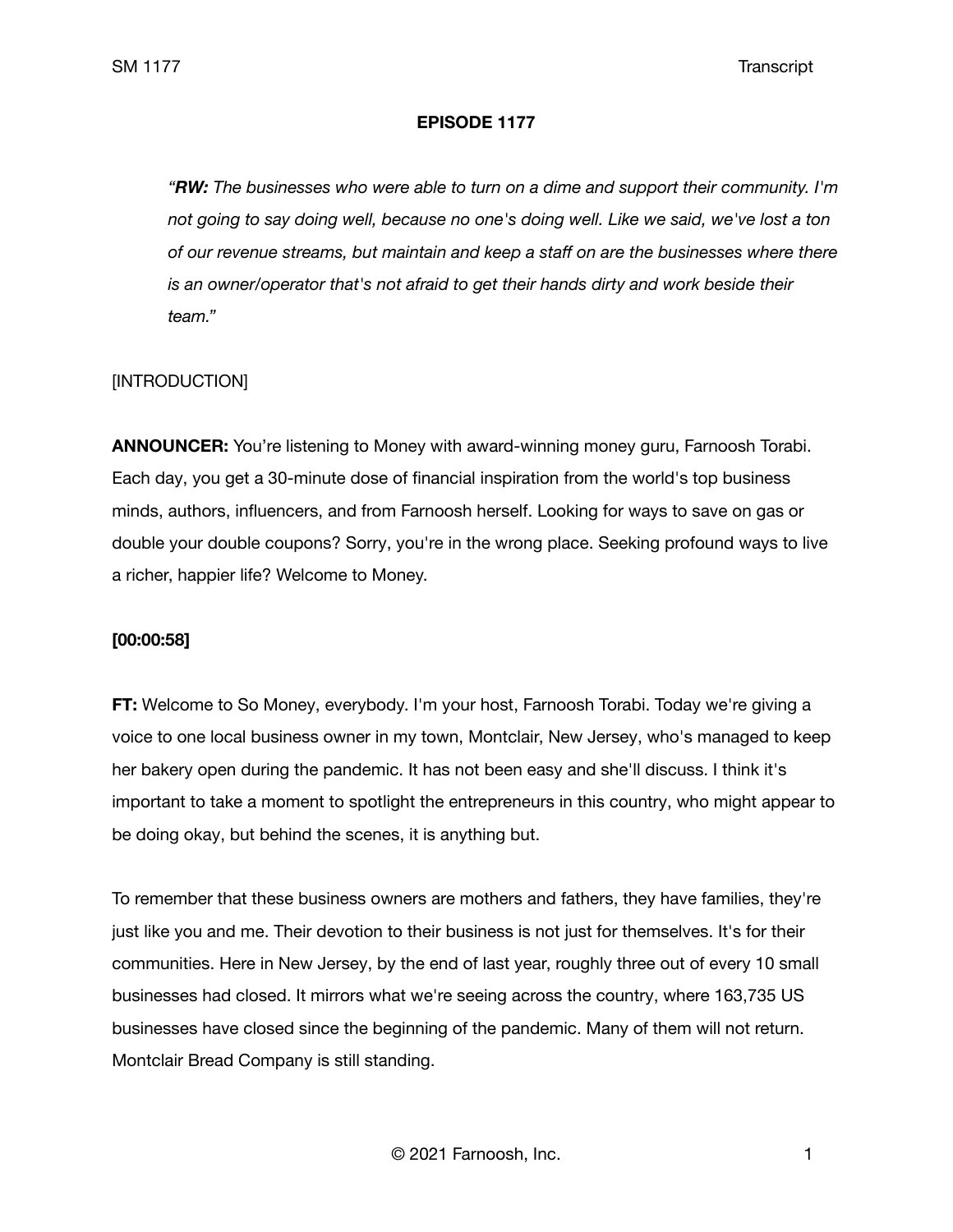Rachel will talk about the first months of the stay-at-home orders in 2020 and the depths of despair that she experienced, having to furlough a majority of her staff, how she worked her way out of that, the importance of having multiple revenue streams as a business owner and what she hopes she's modeling for her three children, some of whom have already started to roll up their sleeves and help mom out.

A little bit more about Rachel; she grew up in Maryland and as a child, watched her grandmother make wedding cakes. After graduating from the University of Florida with a French degree, she studied baking and pastry at the Culinary Institute of America. There, she discovered a passion for baking bread. She has worked for Bread Alone Bakery, Amy's Bread and the Ritz Carlton and has developed bread recipes for Whole Foods, Target, Starbucks. She has been featured in The New York Times, CNN, and now on So Money. I'm so excited to introduce to you, Rachel Wyman.

## [INTERVIEW]

### **[00:02:57]**

**FT:** Rachel Wyman, Welcome to So Money.

## **[00:03:00]**

**RW:** Thanks. Thanks for having me.

### **[00:03:02]**

**FT:** I was scrolling on your Instagram. The bread that you have made this Friday is just – I need to end this interview as quickly as possible, so I can get in line for that bread.

## **[00:03:13]**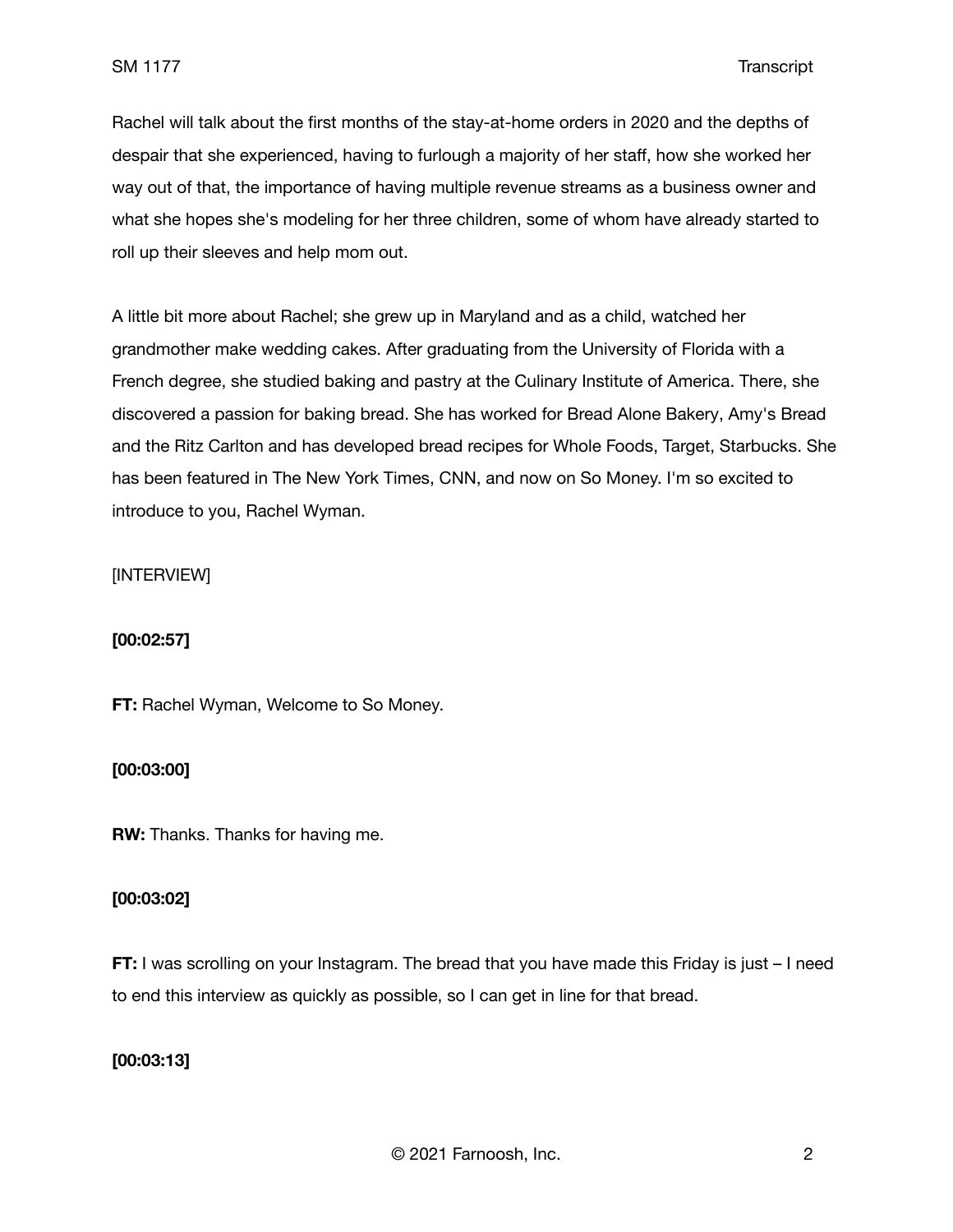**RW:** Yeah, it's pretty yummy. I've eaten a lot of bread this week.

## **[00:03:17]**

**FT:** Well, so I wanted to have you on the show, because one, you are an incredible member of our community in Montclair. You run this phenomenal business called Montclair Bread Company. As we are now hopefully, on the emerging side of this pandemic, I wanted to learn from you about how you've navigated this past year as a business owner. It's no doubt, been a roller coaster. We'd love to have you share some of the ways that you've kept your bakery afloat in the pandemic. I mean, what were those first few months of lockdown like at least? Take us there.

#### **[00:03:51]**

**RW:** Whew! It was crazy. Yeah, we're exactly a year from where we started. It was scary. I think what's really important for people to understand is that I didn't have any notice of anything that was happening before you did, or anyone else did. If there was a press release going out from the governor's office, that was the same time I was being notified, as the rest of the general public. When we were being told only essential businesses could open and then what's essential, it was like –

#### **[00:04:32]**

**FT:** What is essential? I'm sorry. Yeah, exactly.

#### **[00:04:35]**

**RW:** Yes. I've read through so much fine print in the last year trying to figure out what we're supposed to do. Because not just that, but then there's no support from our local municipalities to let us know like, "Hey, this is what you're supposed to be doing. Or this is what you're not supposed to be doing." I definitely feel like, food service had an advantage in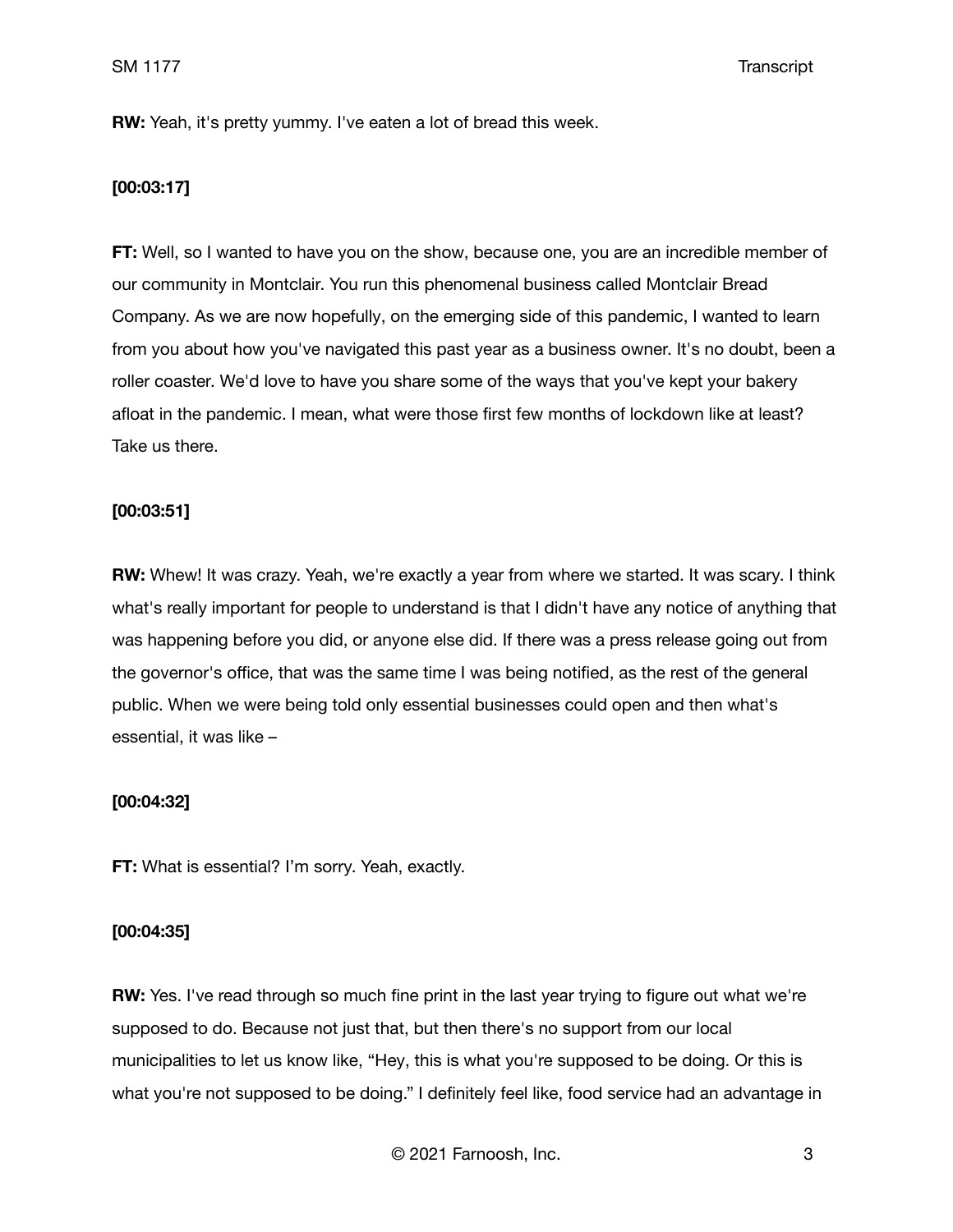that, we didn't have to learn how to be clean and sanitary, because it's what we do already. It's not like, somebody that's working in a retail clothing store suddenly has to learn about sanitizing surfaces and wearing gloves and all of that. That's part of who we are.

We found out we were an essential business. I'm a single mom. I have three kids. I needed things too, like milk and bread and eggs. I started listening to my friends and I knew what my family needed. Since food was scarce at grocery stores, and I didn't have any problem sourcing anything from my vendors for the bakery. I just started offering it to the customers here. One of the things that we did really early on, we had a leadership huddle with my five core full-time employees and decided that we were going to have to furlough. I don't know if that's the word, but we put all of the part-time employees on hold, because we wanted to have as few people as possible on a day-to-day basis inside the bakery, to keep the team safe. That was devastating.

That was exactly, I think it was March 11<sup>th</sup> last year that I had to make all of those phone calls. I went from 35 people in my staff down to eight people, plus myself and my business partner, Jessica, in a day. That was really [inaudible 00:06:34].

#### **[00:06:34]**

**FT:** I'm sure you were frustrated, because we're hearing from, I don't know, who was really saying it, but it was the sentiment that was out there that like, how didn't you have cash flow? How didn't you have savings? I mean, individuals were getting that heat. Like, "What do you mean? You can't cover yourself for a week?" No, most Americans live paycheck-to-paycheck and often forget that that includes business owners.

#### **[00:06:58]**

**RW:** Totally. I mean, it's not just paycheck-to-paycheck. Sometimes you're like, "Oh, I'm not going to pay this vendor this week, and I'm going to pay this other vendor." It's just always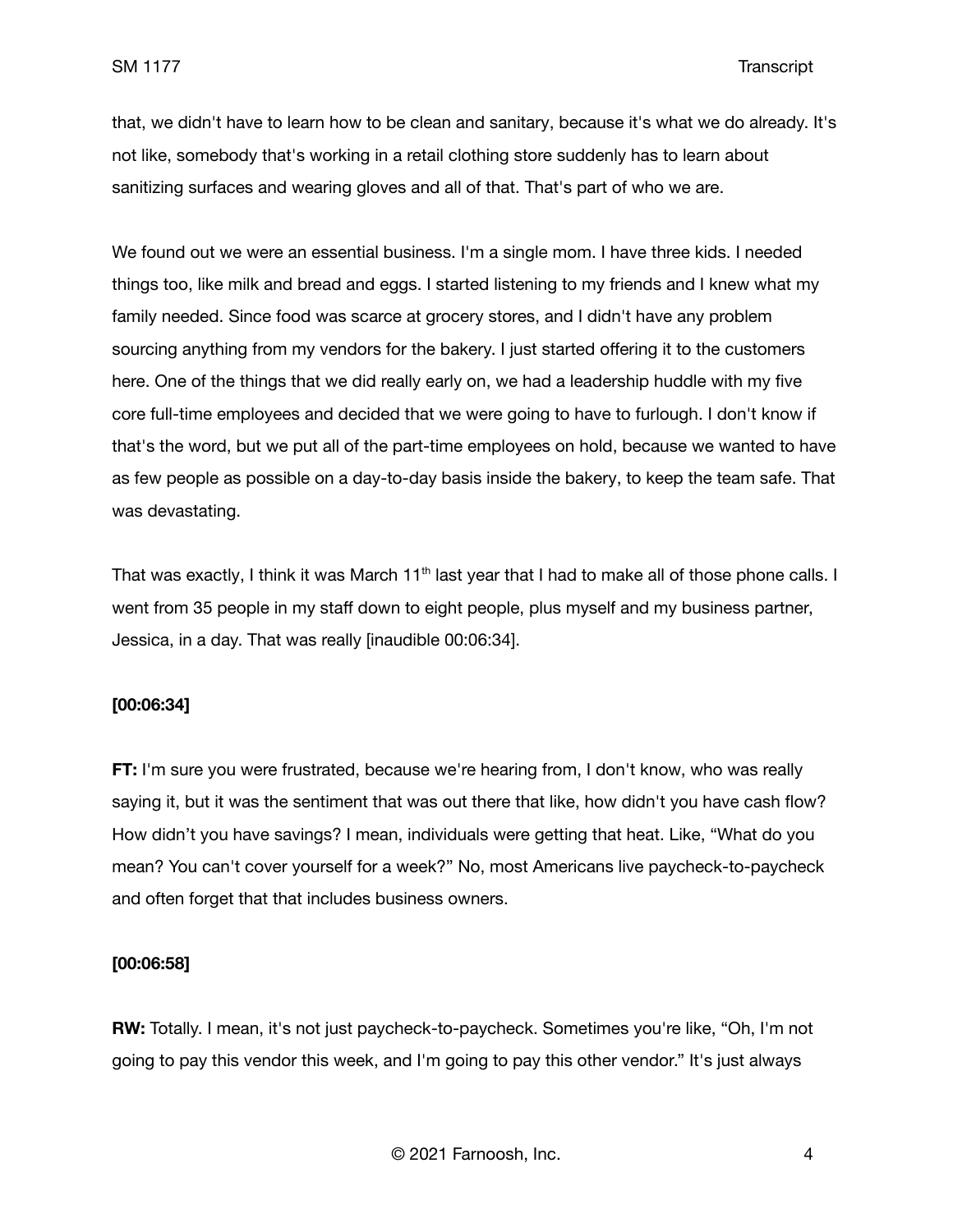shifting money around, because the margins on baked goods just aren't that great, especially we skilled labor that you pay adequately in the equation.

#### **[00:07:23]**

**FT:** The community really rallied, though. I think that says a lot about you, as somebody who's such a great storyteller and connector. Food, of course, always brings people together. There's something about you and the business and Montclair Bread being the at the center of the community in a really wonderful way, when times are great and more importantly, when times are not great. You leverage that very well and very, almost strategically from where I stood. Tell us about how you played that role.

#### **[00:07:55]**

**RW:** It's interesting, because even when I first opened the bakery, I saw my role as a bakery owner and as an employer and as a member of my community, as a way to write all of the wrongs that I'd experienced earlier in life. My team's largely female. I was told in my last job, that the company was a sales organization and not a marketing organization, so things don't need to look nice. I've always put a few extra dollars into marketing, or making things look nice, because I was never allowed to before.

Flash forward to communicating with the public, during the quarantine, I kept getting all of these letters from businesses. Anything from Verizon to the restaurant down the street. It was so sterile. It looked it came from the CDC. It's just like, that doesn't calm my nerves. That doesn't tell me what I really want to hear. I started sharing my personal stories as a business owner, as a mom, as a runner, and how I was going through pandemic, just to let them know that there's a real human being on the other side. Especially as things were really tense, it's like, hey I have eight humans in my bakery that I'm responsible for and they need to be treated like somebody that lives under your roof. They're not servants. They're not here to work for you. We're all scared we're all going through the same thing. If somebody masks slipped below their nose, it's not –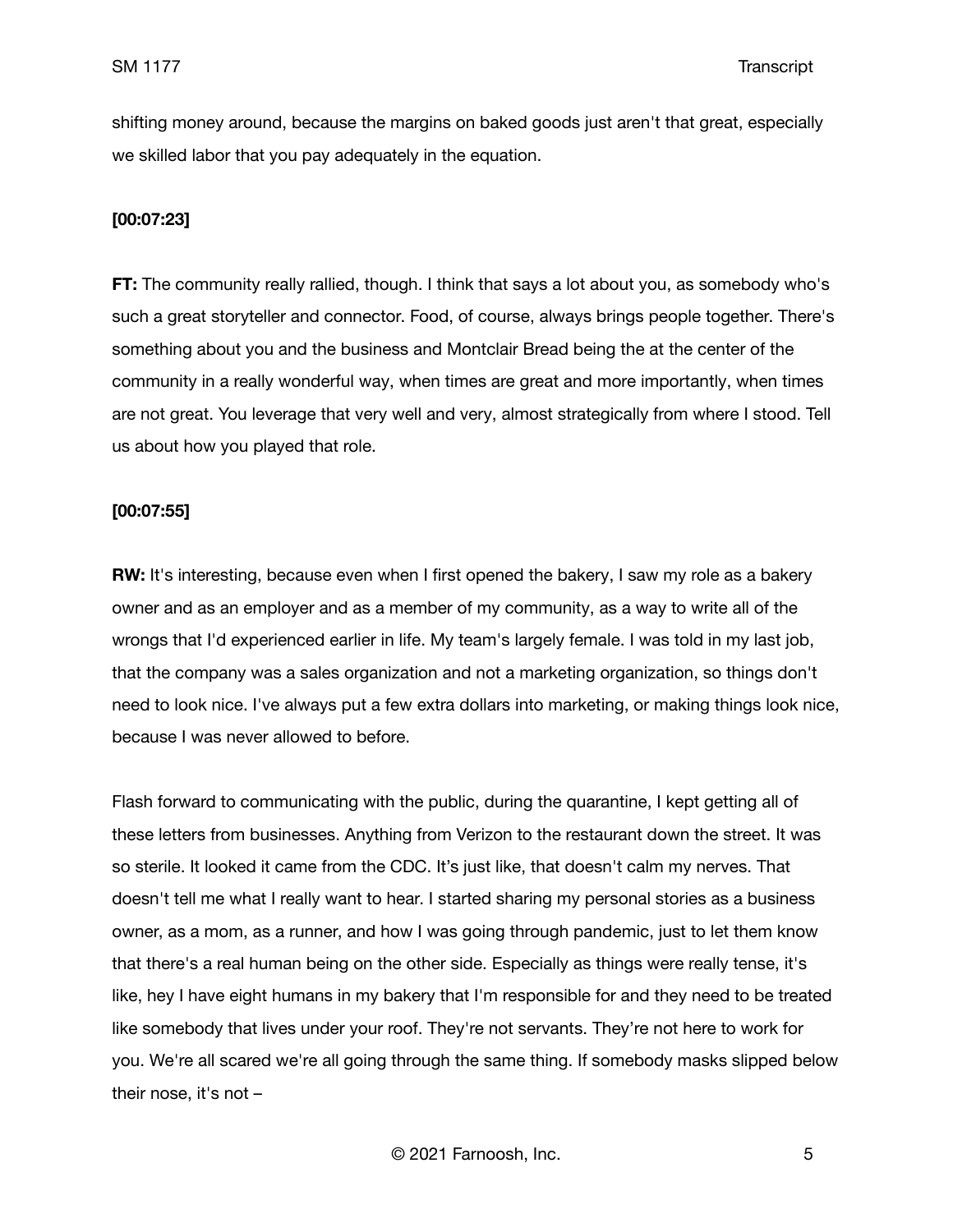## **[00:09:38]**

**FT:** It wasn't intentional.

## **[00:09:39]**

**RW:** Yeah. We're all trying to do the right thing.

## **[00:09:42]**

**FT:** Yeah, I want to get into just also, the many revenue streams that pre-COVID, you had implemented and installed as part of your business strategy and how you have now, how that has changed. Let's go back. Let's go back and first, talk about how and why you arrived at this profession, because I understand as I was reading about you, you were a teacher. What changed?

## **[00:10:07]**

**RW:** I thought from the time that – This is another thing. I had a terrible fifth grade math teacher. Then in there that I decided I was going to be a teacher, so I could do a better job. French was my thing. I spent a year in France in high school and I studied French in college, all with the intention of becoming a French teacher. The only thing that was constant in my life from the time I was really little was baking.

My grandmother was a cake baker. She made special occasion cakes. She pretty much raised me. I had a single mom growing up. While she was decorating cakes, she would give me a paper plate to decorate with butter cream. I could write my name in butter cream before I could hold a pencil. That was always part of what I knew and who I was, but I didn't think about it being a profession at the time. We didn't have the Food Network when I was a kid.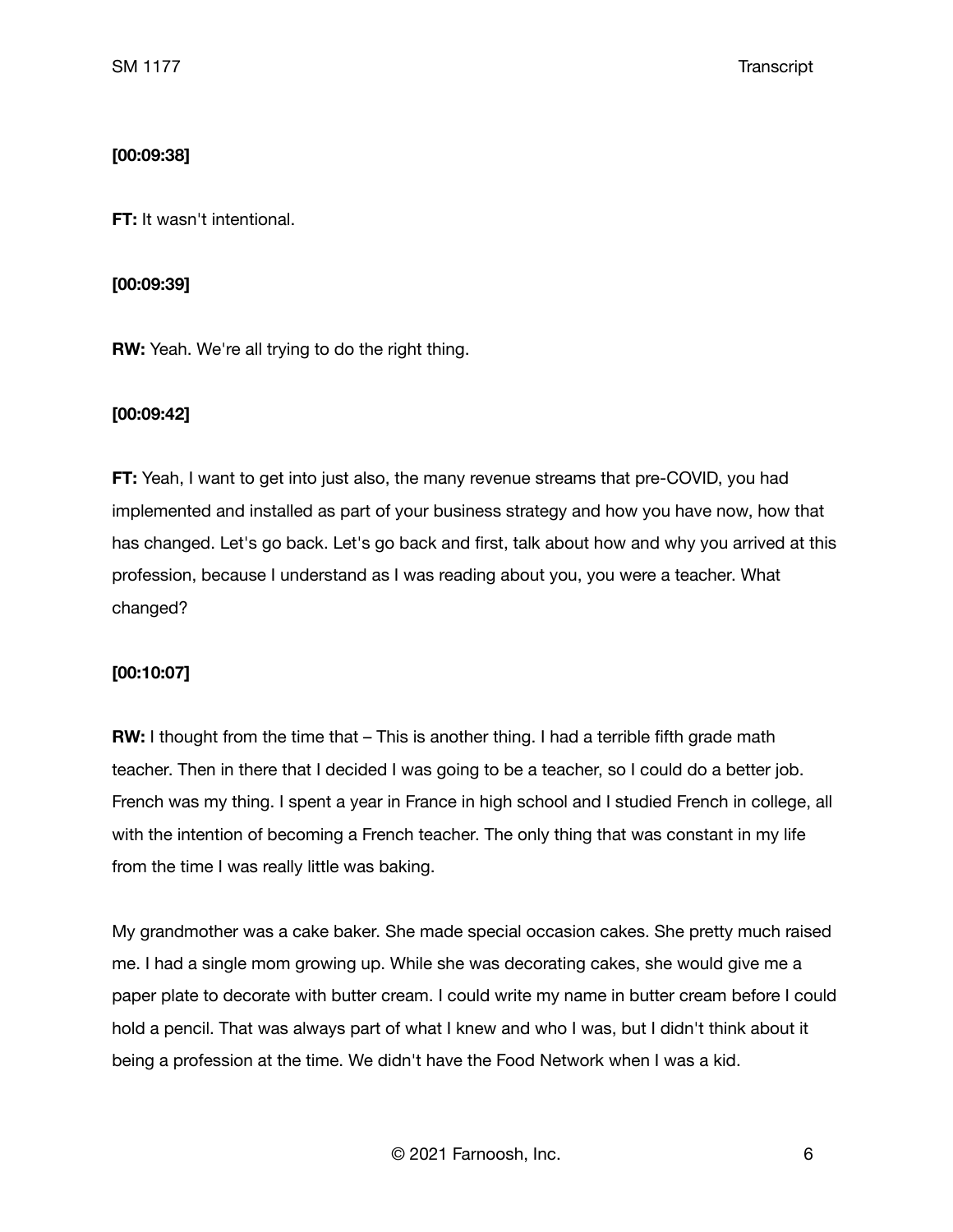I went to college. The whole time I was in college, I baked cookies and brownies and sold them at coffee shops to pay my rent. Then I graduated and I started teaching at the high school that I graduated from in Chestertown, Maryland. It's actually in Morton, Maryland. About eight months into it, I was offered a five-year contract to stay on. I decided that in lieu of that, I wanted to go to culinary school and learn more about baking and make that my career.

**[00:11:33]**

**FT:** Your grandmother was a big influence, right?

**[00:11:35]**

**RW:** She was. She was.

**[00:11:37]**

**FT:** Tell us about what she taught you. What was her inspiration?

### **[00:11:41]**

**RW:** She made most things from scratch. She kept a garden. She made food from the vegetables that she grew in the garden. Then she would preserve them. They were canned. We would continue to eat them into the winter. It was just really basic. It was all about family and traditions and simple meat and potatoes kind of meals.

## **[00:12:06]**

**FT:** You were interviewed in the New York Times more than once. The one I read was about your comeuppance in Montclair and your backstory. Apparently, there was one Father's Day in the beginnings of your business. There was a line down the block and you were really worried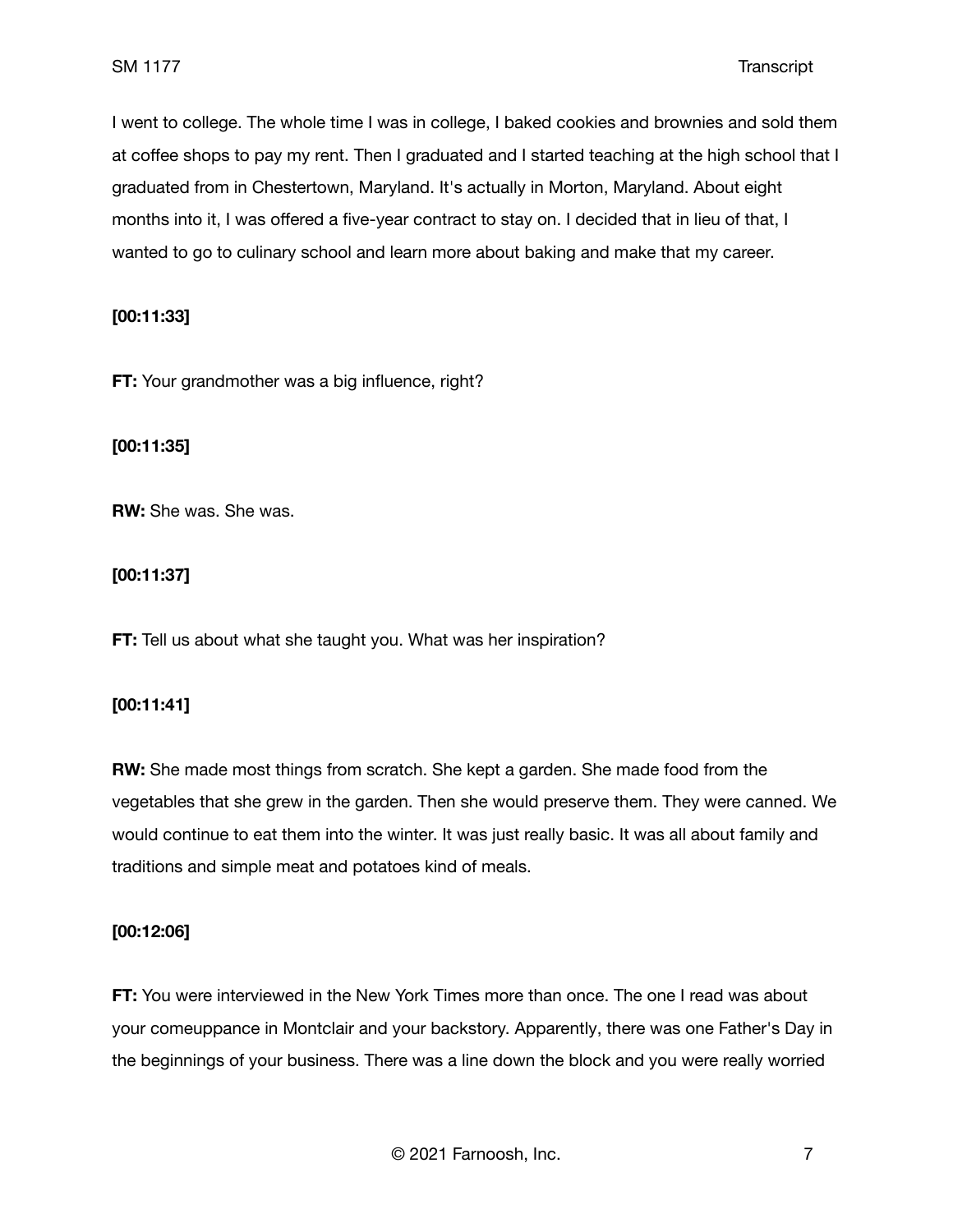about having supply for everybody. You talked out in the story that you went and called your grandmother. You hid in the bathroom and called your grandmother.

## **[00:12:34]**

**RW:** Yes, I did.

# **[00:12:35]**

**FT:** You just had this feeling that you weren't going to be able to feed everybody. You were running out of donuts.

## **[00:12:40]**

**RW:** 9 a.m.

# **[00:12:41]**

**FT:** What did your grandmother tell you on the phone that day?

## **[00:12:44]**

**RW:** She told me to pull up my big girl panties and make more next week.

## **[00:12:48]**

**FT:** Oh. Did people walk away without doughnuts that day?

# **[00:12:53]**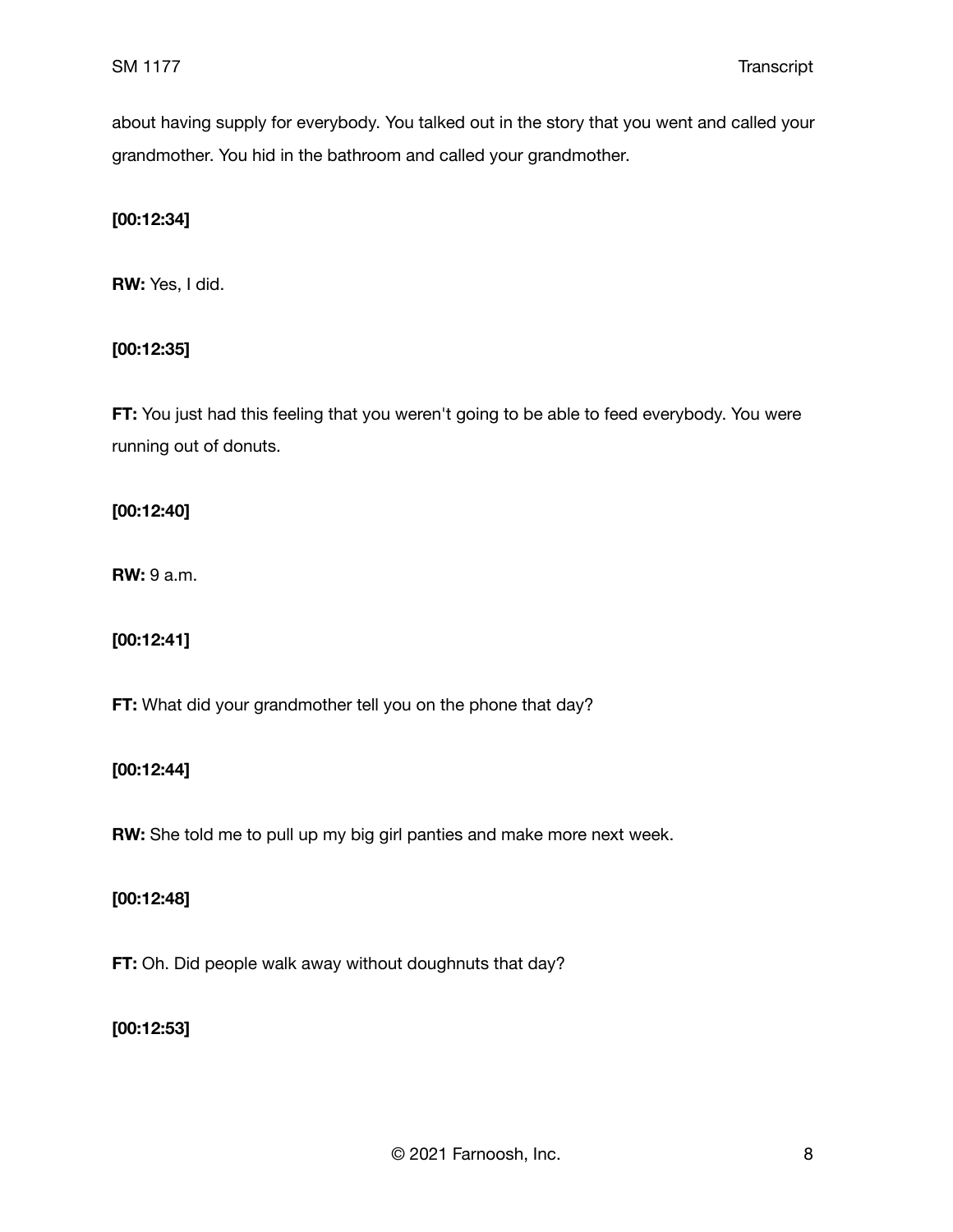**RW:** I call it the apology shift. It's the shift that the retail workers have to work after we're sold out of donuts. We still have an apology shift now. We had one today, because we sold out of donuts before closing. They just have to say, "I'm sorry, you'll have to come back tomorrow," over and over again.

### **[00:13:13]**

**FT:** Are you hopeful for your industry, the food industry post-COVID? It's been so devastating for restaurants and bakers. In some ways, there has been work. They've been busy, because there's a food crisis and people are starving. I've seen a rise in food kitchens and not-for-profits and restaurants turning their kitchens into non-profit centers. As a business, what do you see changing in your market?

#### **[00:13:45]**

**RW:** I think, when I started the bakery, I didn't have two pennies to rub together. I had to make it work, or I wouldn't be able to pay my rent. Not my rent at the bakery, like my rent at home to keep my family fed and safe. I've always been an owner/operator, and that I get my hands dirty and work side by side with my team.

I think, from what I've seen over the last year, the businesses who were able to turn on a dime and support their community. I'm not going to say doing well, because no one's doing well. Like we've said, we've lost a ton of our revenue streams, but maintain and keep a staff on. Are the businesses where there is an owner/operator that's not afraid to get their hands dirty and work beside their team. I think where you have the absentee owners that were just opening restaurants, because they wanted to see their name on the menu, or they thought they could make a quick buck by turning out crappy doughnuts, or whatever it is.

It's not an industry that you're going to get rich in. Food, bakery, you're never going to be rich. You have to do it because you love it. I think that the pandemic weeded out the people that were in it for the wrong reason. The people who are here for the right reasons are still here.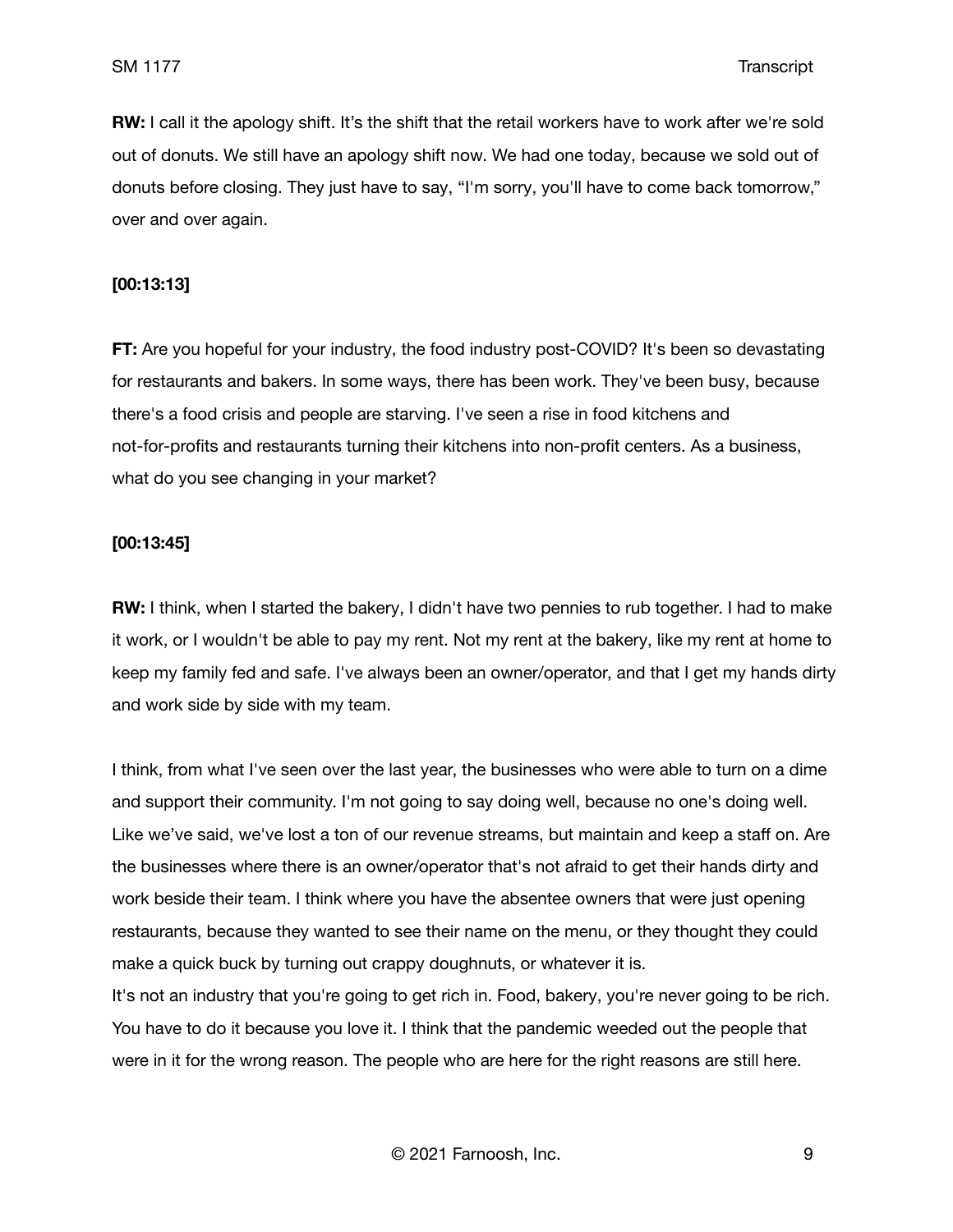### **[00:15:20]**

**FT:** You had many revenue streams previous to the pandemic. What will endure post-pandemic, or are there new business models, new business streams that you're pursuing because of everything you've learned?

## **[00:15:32]**

**RW:** Our retail business and like you said, our community has supported us so well during this whole thing. Our retail business is intact, but it's we lost – we host several races, 5K events in town each year. We can't do that. Normally, we would have a big catering revenue from weddings and bar mitzvahs, and graduations and all of those celebrations that just aren't happening now. We've continued to offer groceries, basic pantry needs; milk, eggs, butter, flour, and people take advantage of that, so they don't have to go to the grocery store to get everything if they just need milk and bread. We can supply that.

Then we've done some other things that came out of pandemic that are still going really strong. We do a DIY donut kit. It's naked doughnuts that you can throw in the freezer, and then all the toppings and glazes, so you can pull them out and have fun with them. A lot of people found it as something fun to do with the kids that are home forever and ever.

The other thing that we started doing was frozen raw cinnamon buns. You can take them home and bake them in the morning. Those still sell really well. I don't know why it never occurred to me to make them before, but that was something that came from the quarantine that has endured.

### **[00:17:03]**

**FT:** The amount of crafts and DIY projects that we have experienced in the last 12 months is it's in it for a lifetime.

### **[00:17:12]**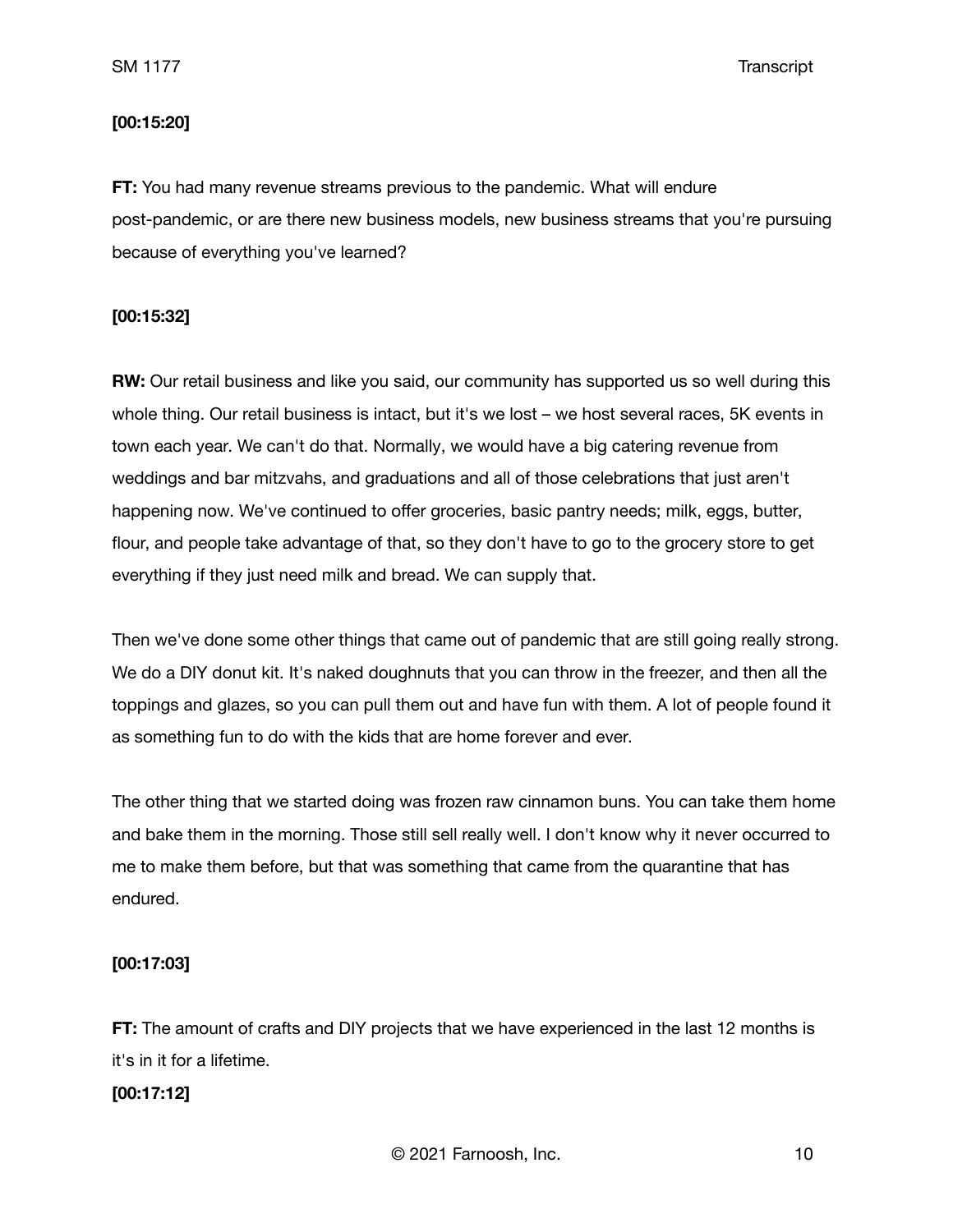**RW:** Yeah. I have a couple partial macrame rainbows going on and a lot of dead plants.

## **[00:17:19]**

**FT:** You talked earlier about being a single mom of three. Tell us about how that drives you as a business owner and how has that responsibility added more fuel to your fire?

## **[00:17:29]**

**RW:** I don't know. I feel like I'm failing as a mom most of the time during pandemic, because my kids just don't jive with the virtual school thing. That being –

## **[00:17:39]**

**FT:** That's not your failure that – you know that, right? That's not your failure.

## **[00:17:46]**

**RW:** Yeah. I just grin and bear it.

### **[00:17:48]**

**FT:** I could name a couple of other people that are guilty of why that is.

## **[00:17:52]**

**RW:** Yeah.

**[00:17:53]**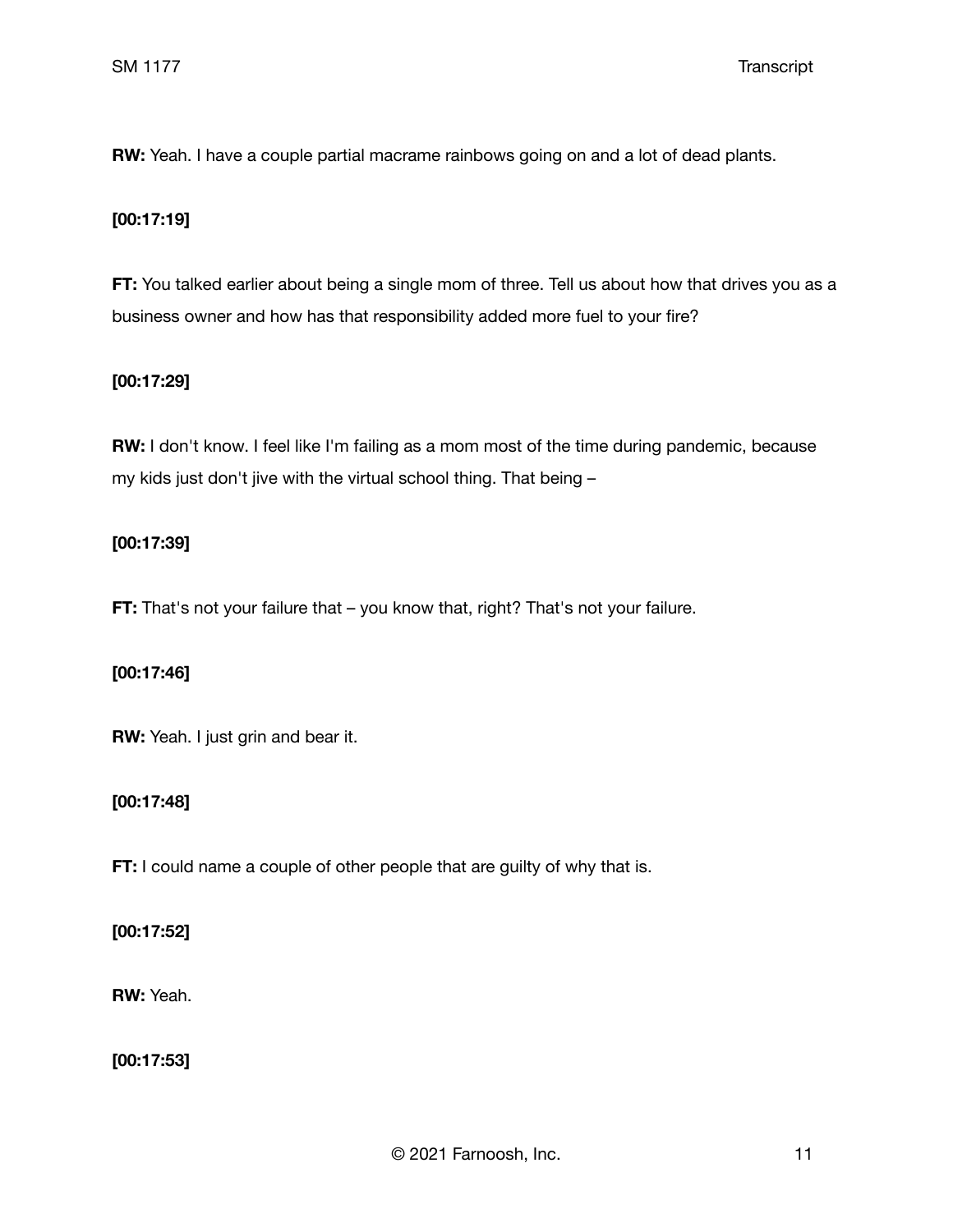### **FT:** Institutions.

### **[00:17:54]**

**RW:** Right. The kids are bored. They've been really involved in bakery operations. I have been able to continue hosting my pizza night at the bakery. I have a woodfired oven on the patio and I sell pizzas every Friday from 5 to 7. Since it's off hours for the baking team, I have to rely on my family pretty heavily to snap it. My 12-year-old daughter, she tops and finishes and expedites every single pizza. We're doing a 120 pizzas every Friday. She's responsible for getting everybody their food. Then her little brother does all of the dishes. Stays in the back and does all the dishes. He's nine. Their brother who's in the middle, he's 11, he stays at home and plays video games.

#### **[00:18:50]**

**FT:** Yeah. What do you think they're learning from observing you and also now, rolling up their sleeves and helping out?

#### **[00:18:57]**

**RW:** Yeah. I mean, they've always been fully integrated into the bakery. I think that they've really been able to understand what the bakery means for the community. In the very beginning, like I mentioned, my partner, Jessica and I, we went from being able to spend some time in our offices to being feet on the floor 80 hours a week to get everything done. All of the emails, like hundreds and hundreds of emails weren't getting answered. My son and my daughter started responding. They took on the customer service role, and they sat in the office all day and just responded to emails and made notes for the team that was packing everyone's orders and went through everything.

They just really wanted to help and do something that they felt was making a difference. That's continued. Because we don't have in-person school in Montclair, I started teaching baking

© 2021 Farnoosh, Inc. 12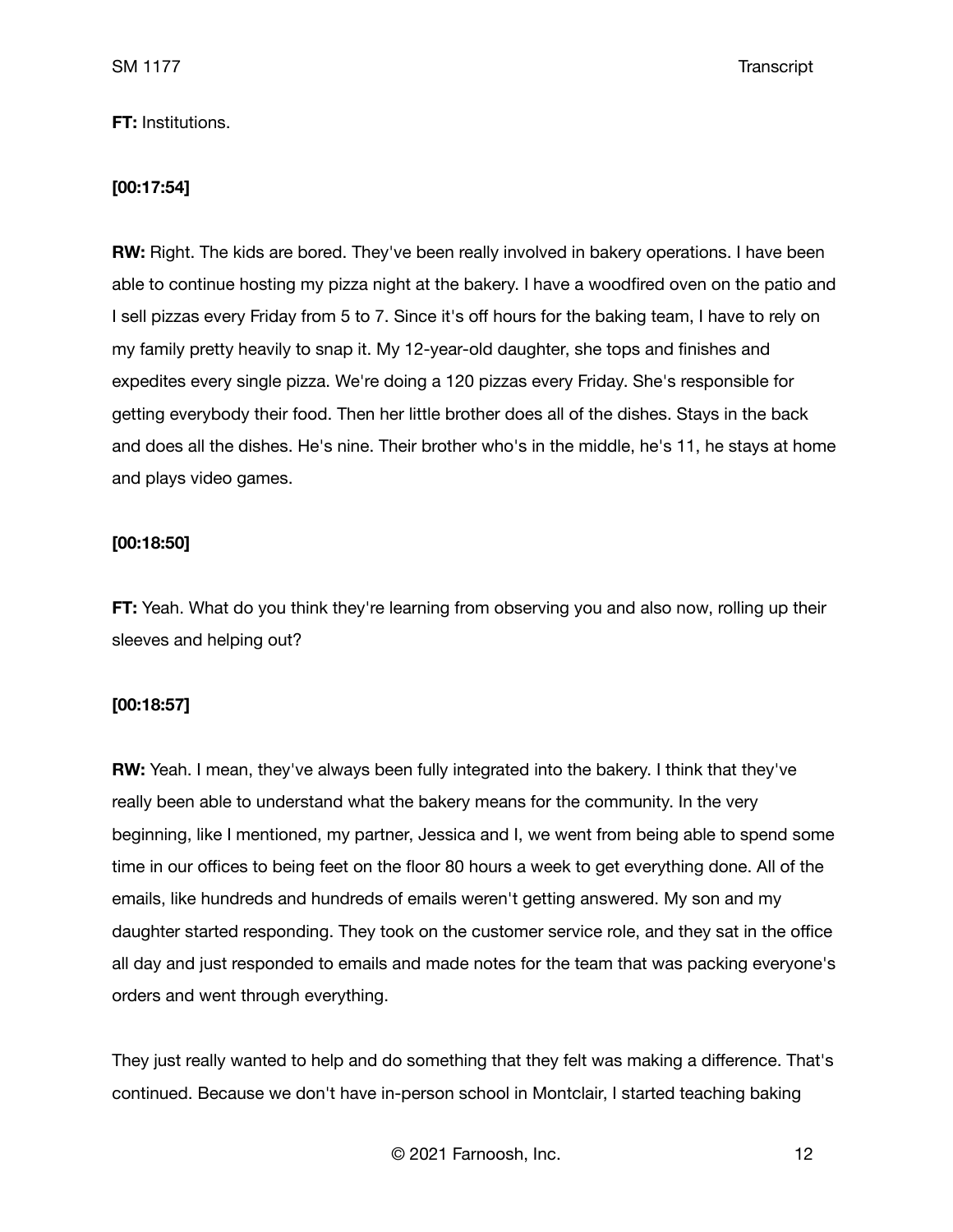classes, which is something that I've always done. I opened up several more sections of baking classes for kids that are in elementary and middle school. My daughter helps teach those for the younger kids. She makes fun of me, because she's heard every story I tell 80 million times. I can count on her to mock me as soon as we're done.

### **[00:20:21]**

**FT:** Well, I thought it was really touching and relatable, when I read about in the New York Times when you said at the end of the interview that, and talking about your children, you can't make all of their activities. That's, I think, something a lot of hard-working parents can relate to. You said that your son, you sent him to school with a cake for a Thanksgiving party. When you asked him what everyone thought of the cake, he said, "Mommy, it was delicious. It smelled just like you." I don't know. It gave me real goosebumps. I mean, that's really touching, that you were you were still there sort of.

#### **[00:20:58]**

**RW:** I know. I know. That same teacher. When I showed up to pick them up from school one day, she said, "Well, I haven't seen you here before." It was a month before school ended.

## **[00:21:11]**

**FT:** Yeah. You could say like, "I've been feeding the whole town doughnuts. I've been a little busy." You mentioned earlier that working in food service, it's not going to make you rich. I think that you are positioned very well to make a lot of money as you pursue this work. I think it's because from what I can tell, you're not just approaching this as a one-shot service. You are the entrepreneur thinking about revenue streams, thinking about platform. You're a community builder. There's so much to you. Now you have a book coming out in the fall. Where do you see this going?

#### **[00:21:49]**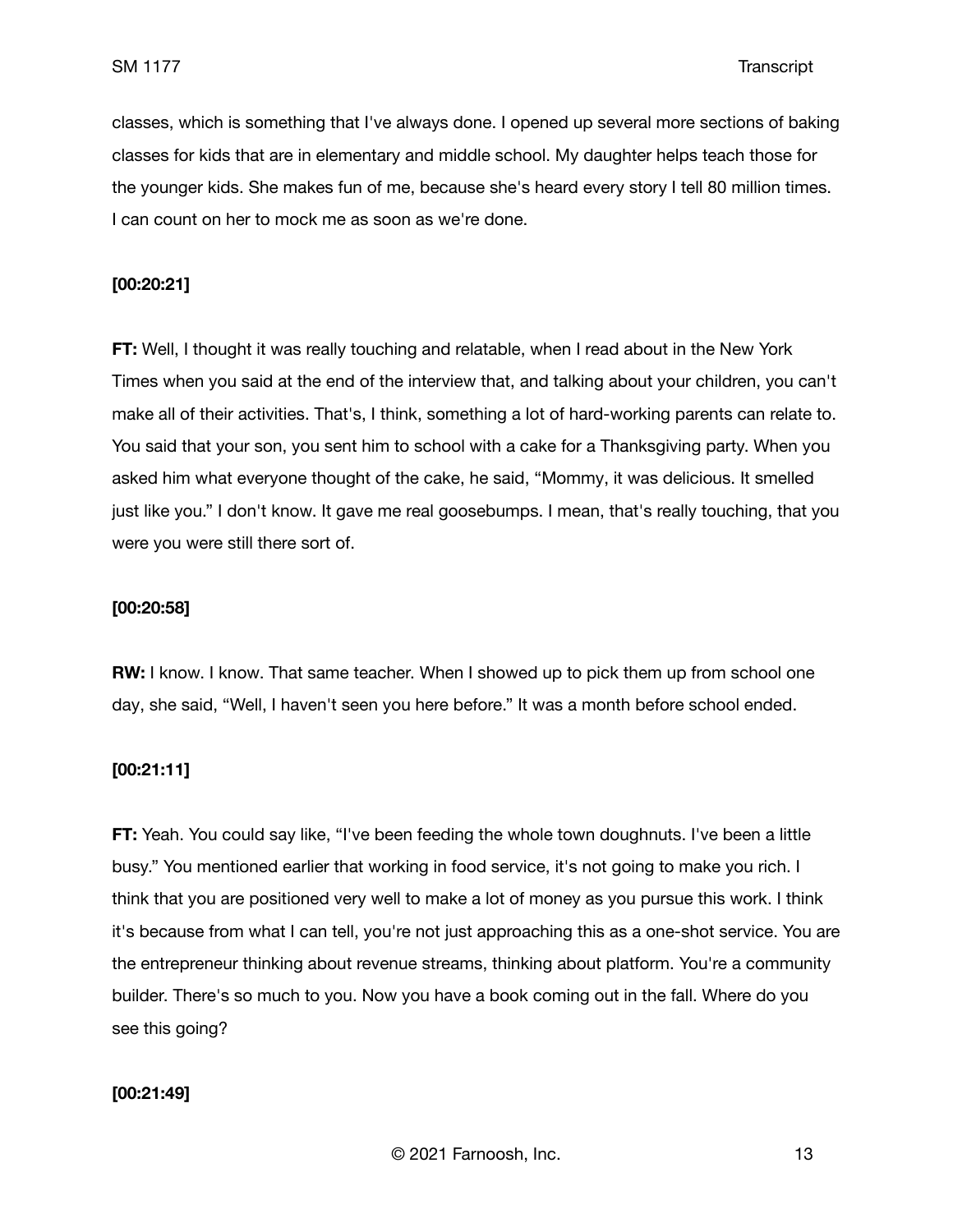**RW:** Yeah. I was really lucky to have a couple incredible mentors along the way. One of them was Amy Scherber from Amy's Bread, where I worked for five years in Chelsea Market. Amy used to say that we wouldn't even consider moving into a new facility, until we've maximized every hour of the day. I think about that all the time, as I'm thinking about how we're going to pay the rent, or how we're going to afford payroll. It is maximizing our space to its potential every hour of the day.

We've added back birthday parties and baking classes and things like that during the hours that we're not baking, and the pizza Fridays. During pandemic, I was sharing – or during the early part of the quarantine, I was sharing recipes on my Instagram, so that people could bake at home. My first intention was with their kids, but then I quickly found they just wanted to bake at home. I shared a recipe every day. I independent of that, had a book proposal out for a collection of essays with recipes.

My agent had pitched it to a bunch of different publishers and they all turned it down. It wasn't the right time. When one of the publishers saw the community that I was able to build through this recipe share at the beginning of our quarantine, they reached back out and said that they really wanted to publish my book. The book is coming out this fall, September  $7<sup>th</sup>$ . I'm really excited about that.

## **[00:23:33]**

**FT:** That is really exciting. Tell us about the book. What's the point of view?

#### **[00:23:37]**

**RW:** It is called *Will Run for Doughnuts*. It's the Montclair Bread Company cookbook. Yeah, there's 65 essential recipes from Montclair Bread Company. Actually, I love the book so much and this project has just come so far from where I saw it in the very beginning. Each chapter represents a part of my life leading up to today. It starts out with my childhood and it's got a ton of recipes that I learned with my grandmother and recipes that got me through the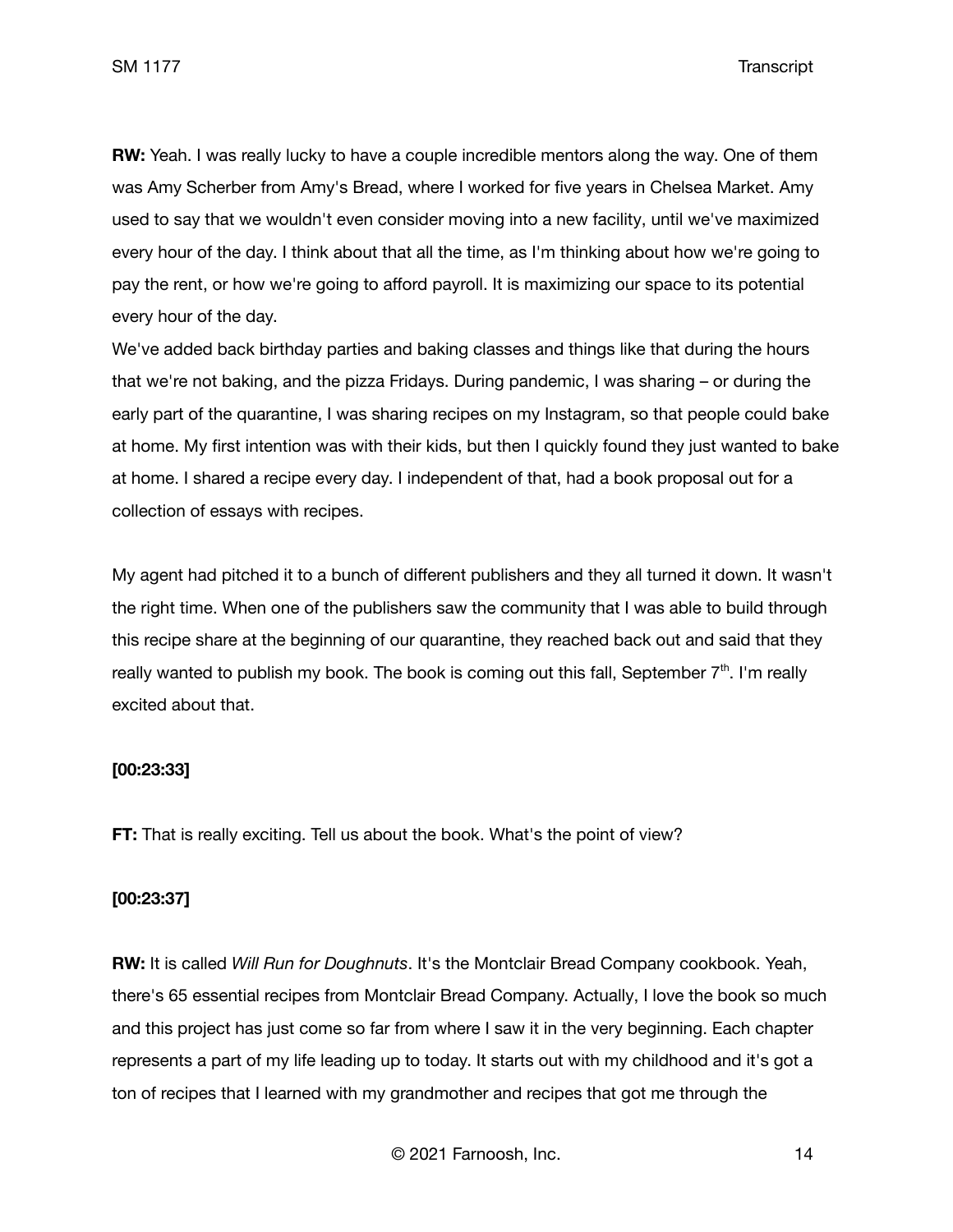beginning years of baking with her. Then, I go into a bread chapter, which I really focused just on bread. When I went to culinary school, I really fell in love with bread, because when you're baking bread, you can be a part of the community every day, instead of just one special occasion that's represented by a cake. That was when I decided it was all about bread for me. I have a whole chapter about bread.

Then, I go into the donut chapter, which is the thick of it, because there's a lot of donuts. Then through the community, which is where the pizza comes in and a lot of those things that really bring people together. Then, I got to include a chapter on the quarantine with all of the most popular recipes from that time that I was sharing them, which is really exciting, that went in there.

It even includes highlights from a lot of the emails that I was sending out to the customers with updates. It's really crazy to look back in time at how that transpired. The book in general has an underlying theme of resilience and overcoming obstacles, which I've had my share of.

#### **[00:25:28]**

**FT:** Yes. Tell us about how you come up with your culinary ideas, because I feel like, first, it was cupcakes. There was a cupcake craze, then it was a donut craze, then it was the crona. Are you responding to the market? Are you creating the market as a baker?

### **[00:25:47]**

**RW:** I wouldn't say that I'm responding to the market. I really like food. I love to eat. I have a bakery with every ingredient that you could possibly need right at my fingertips. I make a lot of food. The donut started, because I wanted to – somebody on my team asked if I could make donuts. I made doughnuts for the staff and there were extras, so we put them out to sell. It took off. Then we just kept making them. That's really how everything lands on the menu. It's something that we made, because we want to eat it. Not just me, but the team, or somebody asked for it, or one of my friends asked for something, or asked if I knew how to make it.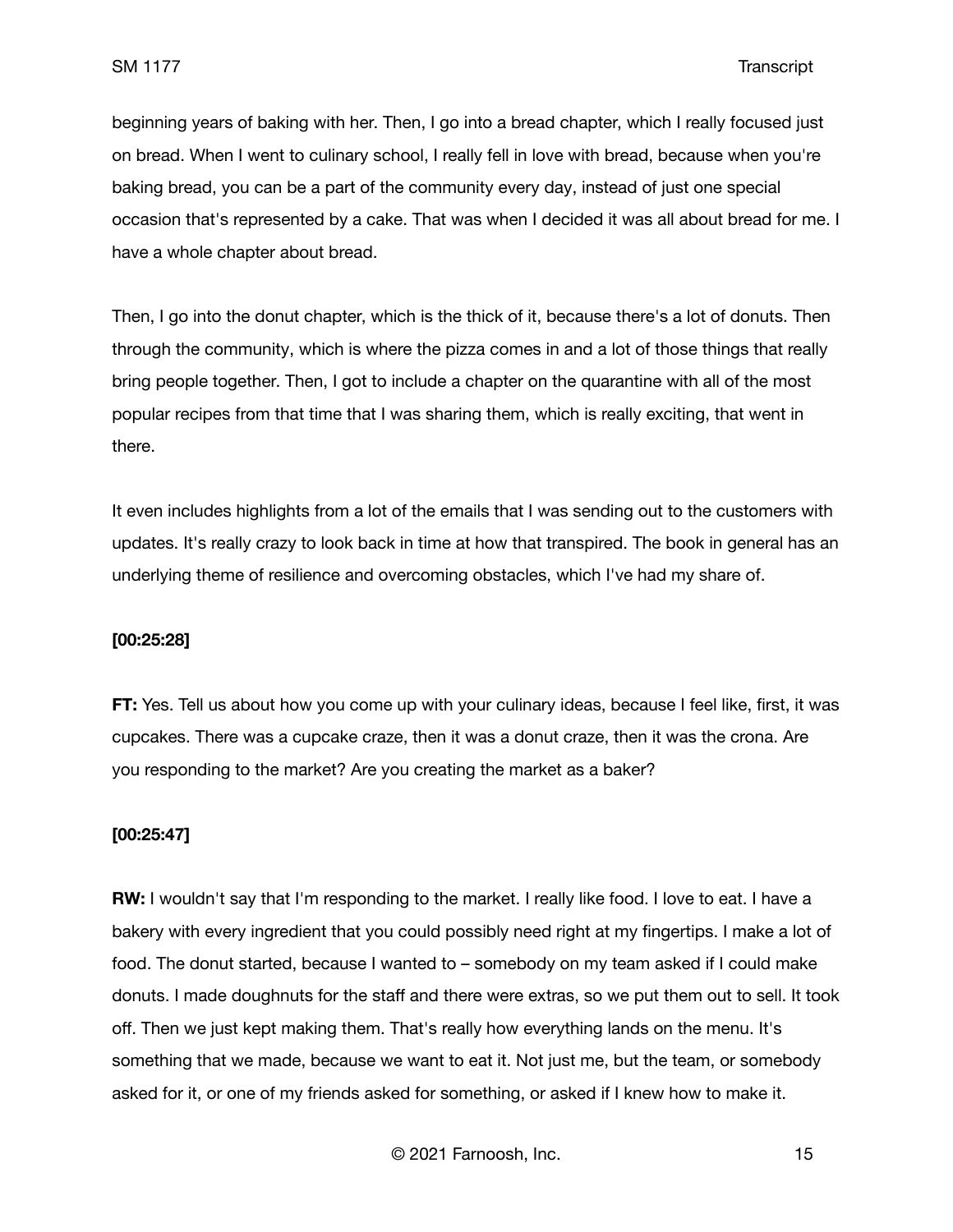Then it'll hit the special menu. If hits the special menu and people respond really well, we'll make it again. I also rely really heavily on seasonal ingredients from my local farmers. You'll get a case of something that you have to use in two days. It's like, figure out what to do with 25 pounds of rhubarb. Yeah, it's always a team effort too. We'll have something like that, like a 25 pounds of rhubarb and it's like, well, what can we put this in? How can we use it? Or we'll have a certain pan that we need to use for something. It's like solving a problem, scratching an itch at the same time. That's how things develop.

## **[00:27:24]**

**FT:** Was there a point in the last year where you really thought, "I don't know if this is going to work out anymore"? So many businesses shuttered. A lot of them in the foodservice industry. What has always been your fallback plan? Is there a plan B, or a plan F?

### **[00:27:42]**

**RW:** Besides running away and hiding in a cabin in the woods, that's –

## **[00:27:48]**

**FT:** You've got three kids, right? They're going to follow you.

### **[00:27:51]**

**RW:** Yeah. Yeah.

### **[00:27:52]**

**FT:** You will be found. You cannot hide.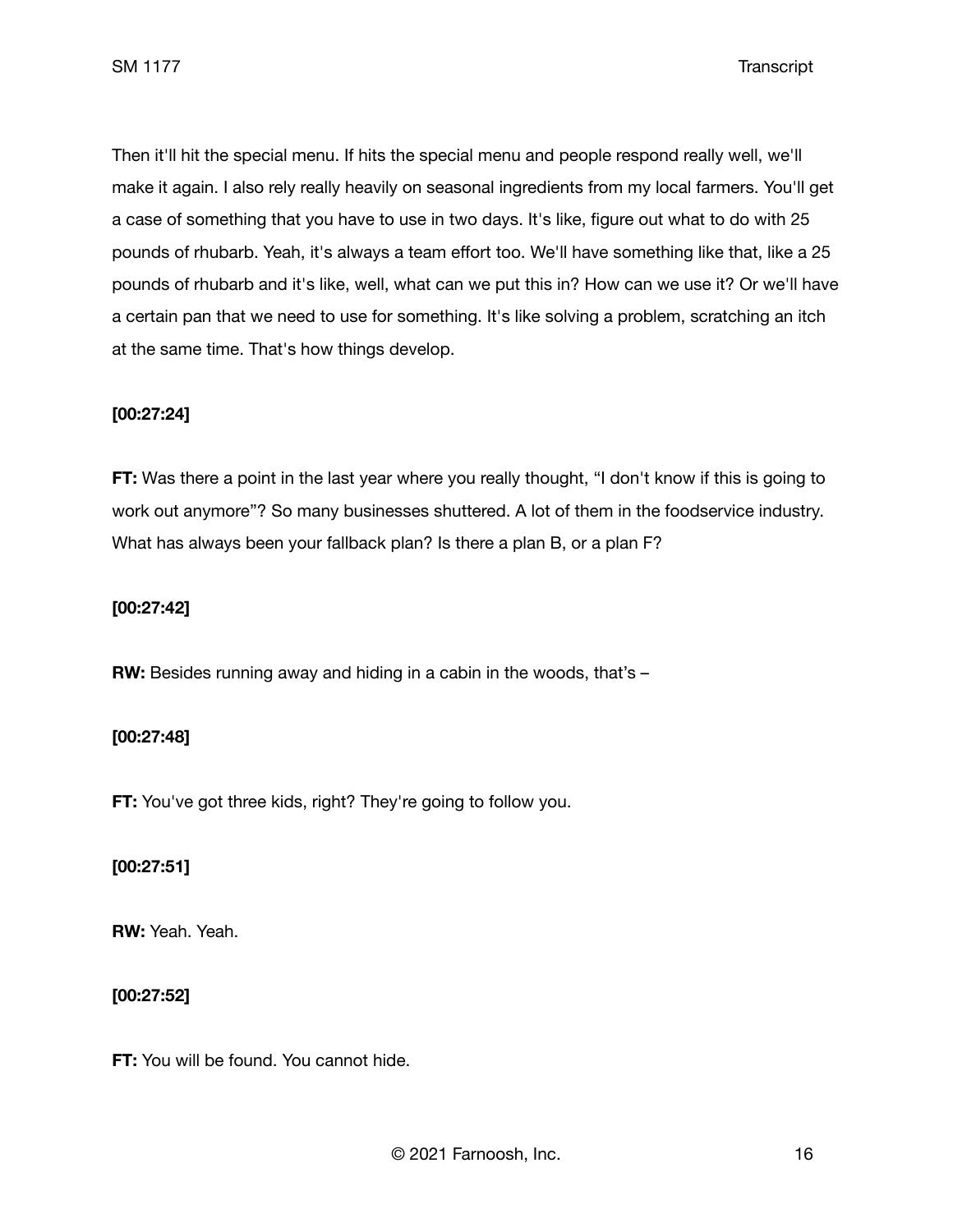## **[00:27:54]**

**RW:** I know. I know. I know. Especially if you have to use the bathroom.

#### **[00:27:59]**

**FT:** Yeah. I guess, another way to ask is, do you feel like this was meant to be for you that you have really found your calling? Or are you flexible and that well, if this doesn't work out, there's always, I can do other – I'm good with my hands. I'm creative. I'm a community builder. I'm an entrepreneur. I can do almost anything.

### **[00:28:17]**

**RW:** Yeah. This is the only thing I've ever been really good at, baking bread. Honestly, a lot of the community stuff – I work really crazy hours, early mornings. A lot of the things that I built with the community were just to bring people to me, because I couldn't go anywhere. I have a bakery. It's like, well, if I bring them to me, then I get to see my friends. Hence, the running club that has over 2,000 members that meet at the bakery on Saturday mornings.

### **[00:28:47]**

**FT:** I got to get my exercise in.

#### **[00:28:50]**

**RW:** Yeah. No. If I weren't running Montclair Bread Company in Montclair, New Jersey, it would be something similar somewhere else. I talked to my partner, Brad, about this a lot, too. It's like, sometimes, especially in the beginning of pandemic, it was so crazy. I actually looked at inpatient mental institutions to see where I could check myself into, because I was like, just so rock bottom. Not financially. Just the work and the intensity and the emotions. It was so, so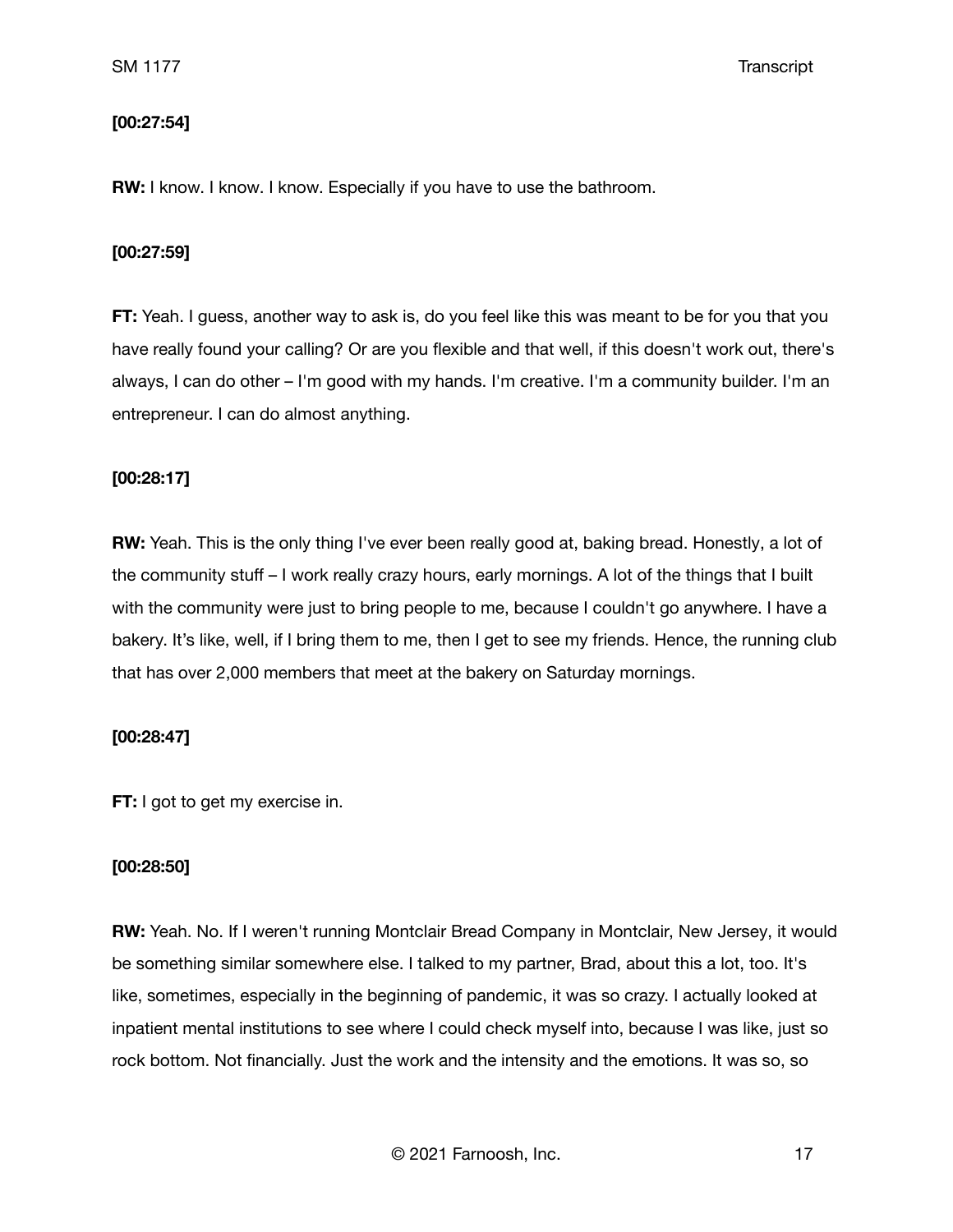hard. I never want to go back there. I worked harder in the first three months than I ever have in my life and I've opened businesses and I got kids.

## **[00:29:38]**

**FT:** Yeah. You've given birth.

### **[00:29:39]**

**RW:** Yeah, exactly. This was just insanity. No one should have to live through that.

#### **[00:29:44]**

**FT:** What was your therapy? How did you get yourself through that sanely?

#### **[00:29:49]**

**RW:** I just got up the next day and did it again. One of the things that I did, and this is something that came out of pandemic that's been really positive for me, that I would have never done otherwise. We were always closed on Mondays. I started closing on Tuesday. I have two days at the bakery's club. It requires a full 24 hours of prep to open the bakery on any given day. Only closing one day, I still had to come in that one day, because I had to prep for the next day. Closing two days, we actually have a full – one full down day. That was tremendous. I think that came about six weeks into it, that we started closing that second day. Then I truly got a day to rest.

### **[00:30:38]**

**FT:** Good.

**[00:30:39]**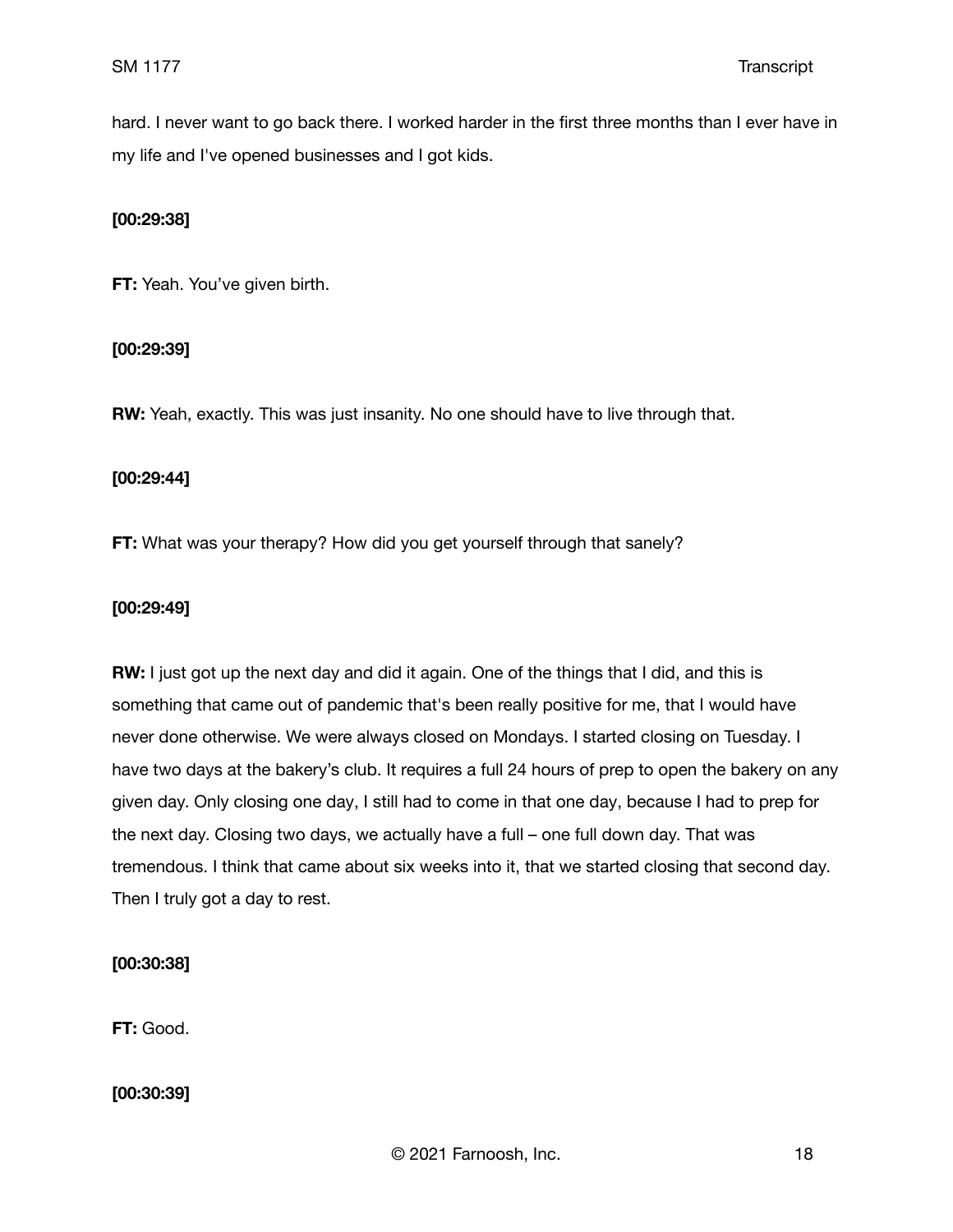**RW:** That was when things started getting better.

## **[00:30:41]**

**FT:** Well, let me tell you, I'm probably too late to get your pizzas. It's Friday –

## **[00:30:45]**

**RW:** Oh, my gosh. They sold out last night around –

### **[00:30:48]**

**FT:** Yeah. They sell so fast. As a new member of the Montclair community, it's so cool to know that I can walk in at some point soon, one day and really be –

### **[00:30:59]**

**RW:** Next Friday.

## **[00:31:00]**

**FT:** Next Friday.

## **[00:31:02]**

RW: I'm supposed to be keeping it quiet, but the 19<sup>th</sup>. Governor [inaudible 00:31:06] said that we can open up 50% capacity. I said that I wasn't going to open my dining room, which is brand-new to me. Our neighbors moved out during the quarantine and we were able to take over the space. Montclair Bread doubled in size. I now have indoor seating, which I never had before. I said that I wasn't going to open it until I could have somebody sitting in every chair,